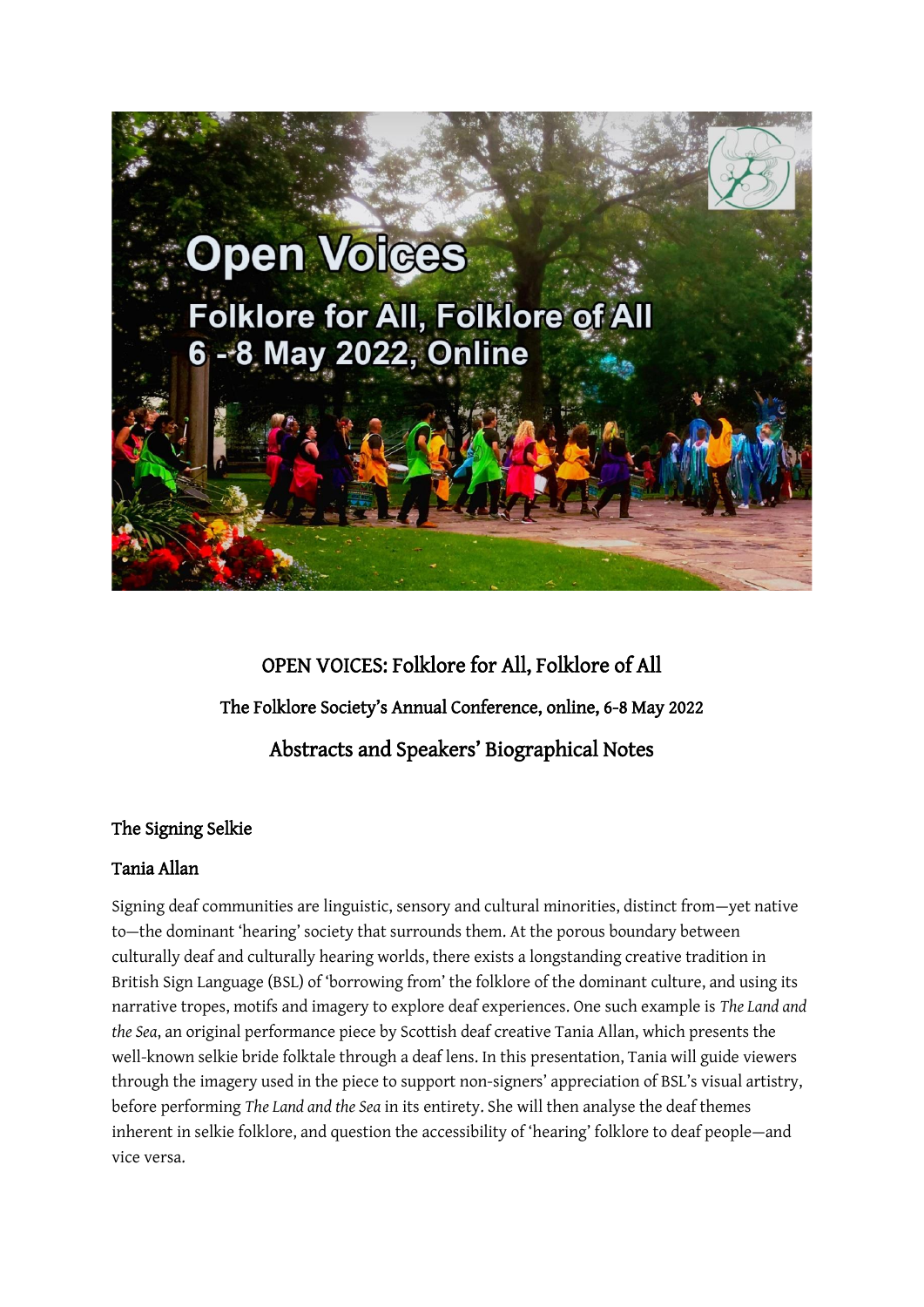*Tania Allan is a creative practitioner based in Midlothian. Born deaf, her first language is British Sign Language. Having attained a zoology degree from the University of Edinburgh and a graduate diploma in BSL tuition from Heriot-Watt University, Tania has subsequently worked in education in a variety of settings, including teaching BSL to adults and children, supporting hearing parents to communicate visually with their deaf infants, and providing educational support and role-modelling to deaf schoolchildren. She has worked on various projects that aim to bridge the gap between different cultures and communities, including a sitespecific storytelling project with Forestry and Land Scotland and the local Nepalese community. She is a founding member of the Alba Cats collective for deaf creatives in Scotland, and is currently working on a Deaf Heritage Collective project with Edinburgh Napier University.*

\*\*\*\*\*\*\*\*\*\*

### 'Beelzebub, you're muted:' Discovering Folklore through 'Lockdown'

### Margaret Bennett (Royal Conservatoire of Scotland, Glasgow)

In March 2020 when the first 'lockdown' was announced, the closure of university and college buildings and the enforcement of online classes was a huge adjustment for students and teachers alike. At the Royal Conservatoire of Scotland, however, the closure of rehearsal spaces, concerthalls, studios, theatres, film-sets, as well as workshops meant that none of the performance courses could be delivered. As a 'lockdown' solution, an online course in Folklore was offered to students of opera, musical theatre, classical music, traditional music, acting, ballet, costume-making, set-design and film-making. Though disappointed to being locked out of performance spaces, students began to discover that Folklore lay at the heart of their performance art: opera, classical musician, dance, traditional songs and music, film-making as well as costume-design and set construction. This paper gives voice to students as they discuss the benefits of studying Folklore within the performing arts.

Margaret Bennett *is a folklorist, writer, singer and broadcaster. Former lecturer at the School of Scottish Studies (Edinburgh), is Professor at the Royal Conservatoire of Scotland, Honorary Research Fellow at St Andrews University and Honorary Professor of Antiquities and Folklore at the Royal Scottish Academy (Edinburgh).*

### Aligning UK Folklore Research with AHRC Priorities on Equality, Diversity and Inclusion

\*\*\*\*\*\*\*\*\*\*

### Matthew Cheeseman (University of Derby)

Over the last year Dr Paul Cowdell (University of Hertfordshire) and myself have been preparing a funding bid for an Arts and Humanities Research Council (AHRC) Research Network on equality, diversity and inclusion (EDI) in UK folklore. This paper will describe the process of doing so, and will focus on how we aligned the bid towards the AHRC's priorities and research themes, as described in the 2019 delivery plan. It will discuss how folklore research might engage with EDI issues, and suggest the three themes in which these concerns best fit: understanding cultural value, unlocking cultural assets and creativity and the creative economy. To achieve change, the paper suggests we see folklore as an assemblage collecting researchers, artists and writers, entrepreneurs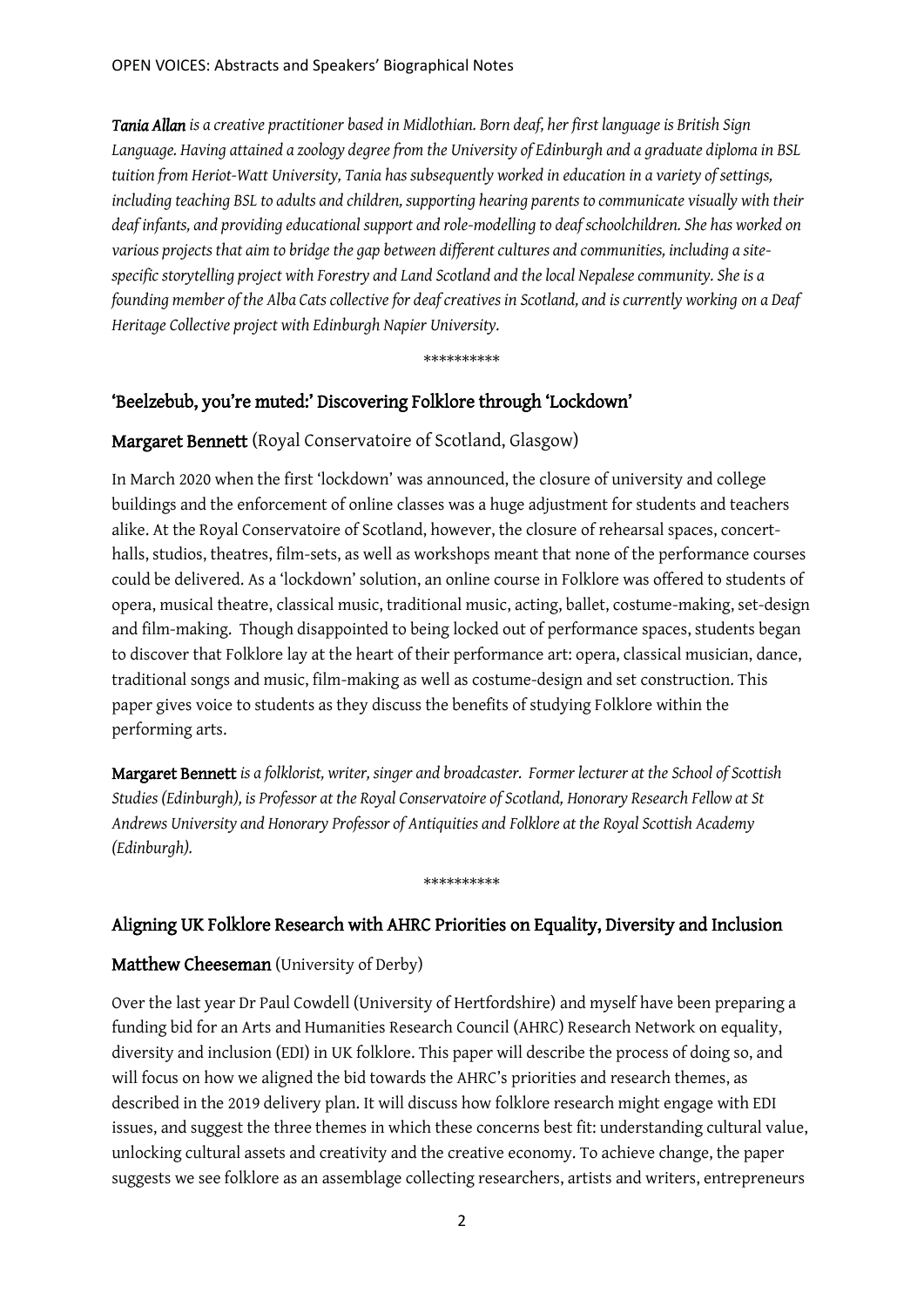and communicators, all working across a number of domains: research; museums and art galleries; art; entrepreneurship; trade publishing; media. It is hoped the paper will elucidate funders' priorities when addressing issues of EDI, and suggest means by which UK folklore can organise, present and question itself in order to develop.

*[Matthew Cheeseman](https://www.derby.ac.uk/staff/matthew-cheeseman/) is Associate Professor of Creative Writing at the University of Derby. Trained as a folklorist, he also works in fiction and performance, often in collaboration with others. He runs a small press, [Spirit Duplicator,](https://www.spiritduplicator.org/) is a Council member of The Folklore Society and a trustee of Bloc Projects. @sduplicator; @eine.*

#### \*\*\*\*\*\*\*\*\*\*

### Dealing with Universalist and Universalising Ghosts—Ours and Other People's

### Paul Cowdell

Early folklore theorising was conceived around roughly universalised and universalising views of cultural legacy, often based on an overly broad comparativism identifying phenomena by tenuous apparent similarity. A more recent close ethnographic turn has enabled us to overcome the marginalisation of communities implied in this, but often by throwing the critical comparativist baby out with the universalist bathwater. The significance of this nuance becomes clearer when we look at ghostlore, where interpreting interactions and experiences with the dead frequently generates broader generalisations. Emic interpretations can take the form of a reasonable negotiation of the foundations of ghost belief/s, but we also find an etic resurgence of universalist claims, often from disciplines unaware of folklore's engagement with this tendency. This paper, illustrated from fieldwork, will examine the implications around inclusion and exclusion in folklore research, and explore what should be kept – and what, emphatically, should not – of universalist claims.

*Paul Cowdell's PhD (Herts), looking at contemporary belief in ghosts, followed an MA (Sheffield) in folklore. Among other subjects he has written articles on ghostlore and folklore's disciplinary history. He is currently serving as a Council member of the Folklore Society and on the editorial board of the Folk Music Journal. He has been described variously as 'an expert in morbid eschatology' and 'a cannibalism celebrity'. One of these is accurate, the other is more pleasing.*

\*\*\*\*\*\*\*\*\*\*

#### Fairies as 'Other:' Gender and Sexuality Across Western European Fairy Belief

#### Morgan Daimler

The intersection between human society, cultural fears of the 'other', and fairy belief has been reflected and inverted in descriptions of fairies' enactment of gender roles and sexuality. In older sources fairies often reverse expected norms while acting outside of expectations of human morality. In the Victorian era these expectations shifted from overly sexualized beings into creatures who were infantilized and sanitized, made the domain of children. In the 20<sup>th</sup> and 21<sup>st</sup> century fairies continued reflect deeper human fears and hopes around othered gender and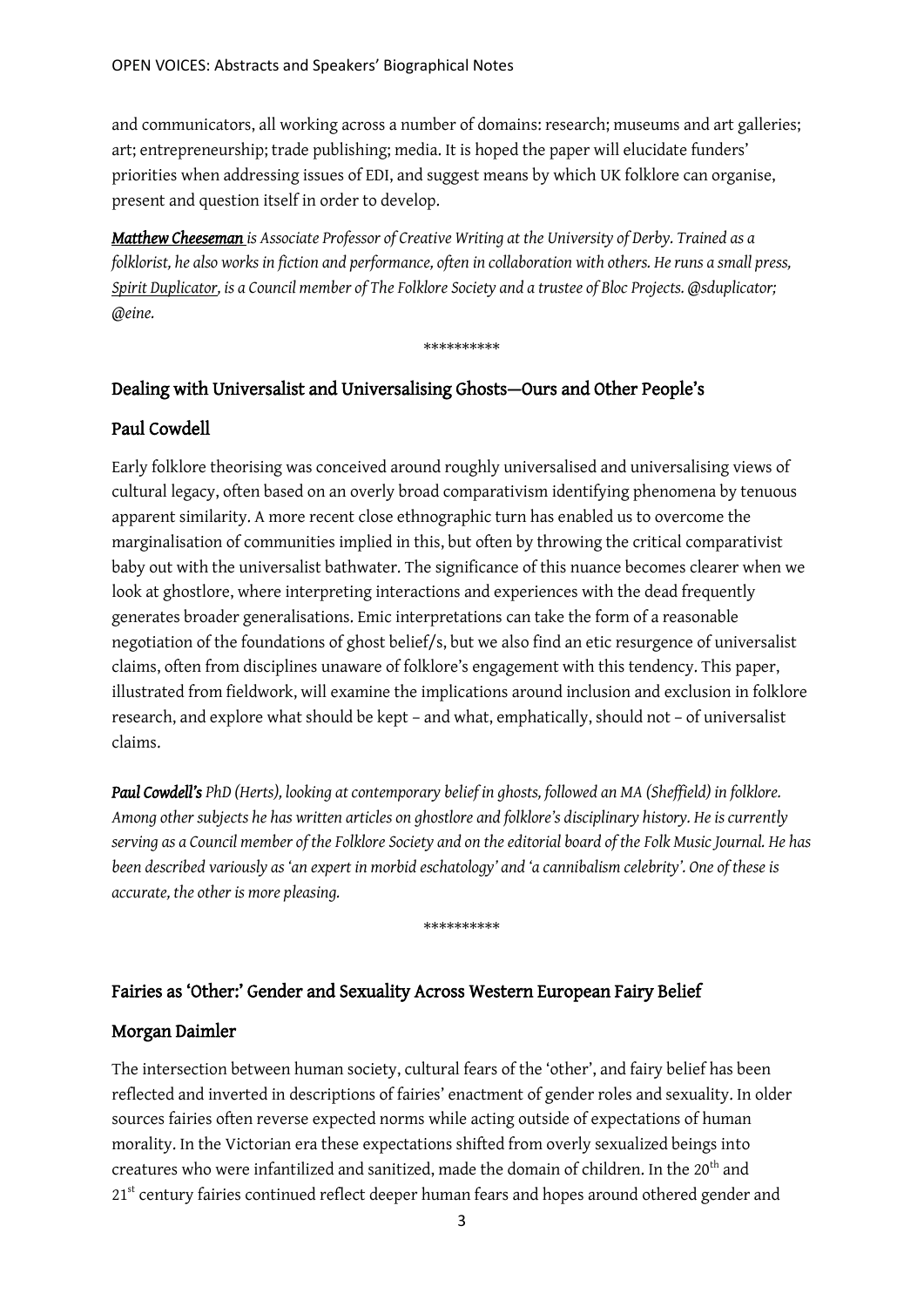sexuality with stories now showing beings that encompass a range of concepts from the romanticized monster to the asexual androgynous guide. Throughout all of these periods humans who were othered for their sexuality were often seen as connected to or related to the fairies. The fairy across history is intrinsically tied to human social mores and expectations but also embraces those that mainstream culture rejects.

*Morgan Daimler writes about Irish myth, fairies, and related subjects across various media. They have presented papers on the intersection of fairies and fiction for Ohio State University's 'Fairies and the Fantastic' conference and Hertfordshire University's 'Ill Met By Moonlight' conference. Morgan is also the author of a variety of books including* Fairies: A Guide to the Celtic Fair Folk *and* A New Dictionary of Fairies*.*

\*\*\*\*\*\*\*\*\*\*

## Folklore for Women, Women for Folklore: Documenting Women-centric Haryanvi Sanjhi Traditions

#### Muskan Dhandhi and Suman Sigroha

During September and October, also referred to as the month of Saaman as per the Hindu calendar, Sanjhi is celebrated spectacularly across the villages in Haryana and the neighbouring states in Northern India. As a start to the festival maidens cover up village walls with cow dung, clay, etc. to create their own interpretations of goddess Sanjhi. They light an earthen lamp near the image every evening, sing songs, and perform various festivities. Its depiction as a visual art has been subjected to multiple interpretations (some imagine her as a form of Goddess Durga, some as Goddess Parvati, among others).

The paper aims to investigate Haryanvi women's positionality in Sanjhi in Haryana. By doing so, it postulates that this is Haryanvi women's attempt to dismantle patriarchal structures, 'sing' resistance amidst misogyny and recreate their own identities by performing and honoring Sanjhi. To do so, it will analyse several visual representations of Sanjhi, explore the making of Sanjhi as a visual art and consequently project Haryanvi women as artists.

*Muskan Dhandhi is currently pursuing her PhD in English Literature at School of Humanities and Social Sciences, Indian Institute of Technology, Mandi, Himachal Pradesh, India. Her research interests are: Translation Studies, Folklore, Cultural Studies and Literary Theory. She has presented research papers at several national and international platforms such as The American Folklore Society, The Folklore Society, London, The Royal Anthropological Institute, London, University of Lisbon, etc. She has also worked as a Research Associate in a research project pertaining to Oral History funded under IMPRESS-ICSSR (Indian Council for Social Science and Research). Email[: dhandhimuskan95@gmail.com](mailto:dhandhimuskan95@gmail.com)*

*Suman Sigroha, Ph.D., is a researcher and teacher at Indian Institute of Technology Mandi, Himachal Pradesh, India. With her training in the fields of literary studies and psychology, she engages with texts through psychosocial concepts like stereotyping, implicit bias, memory and representation. Her recent research focuses on contemporary literature from troubled regions of India, South Asia and America, rich with unsettling questions*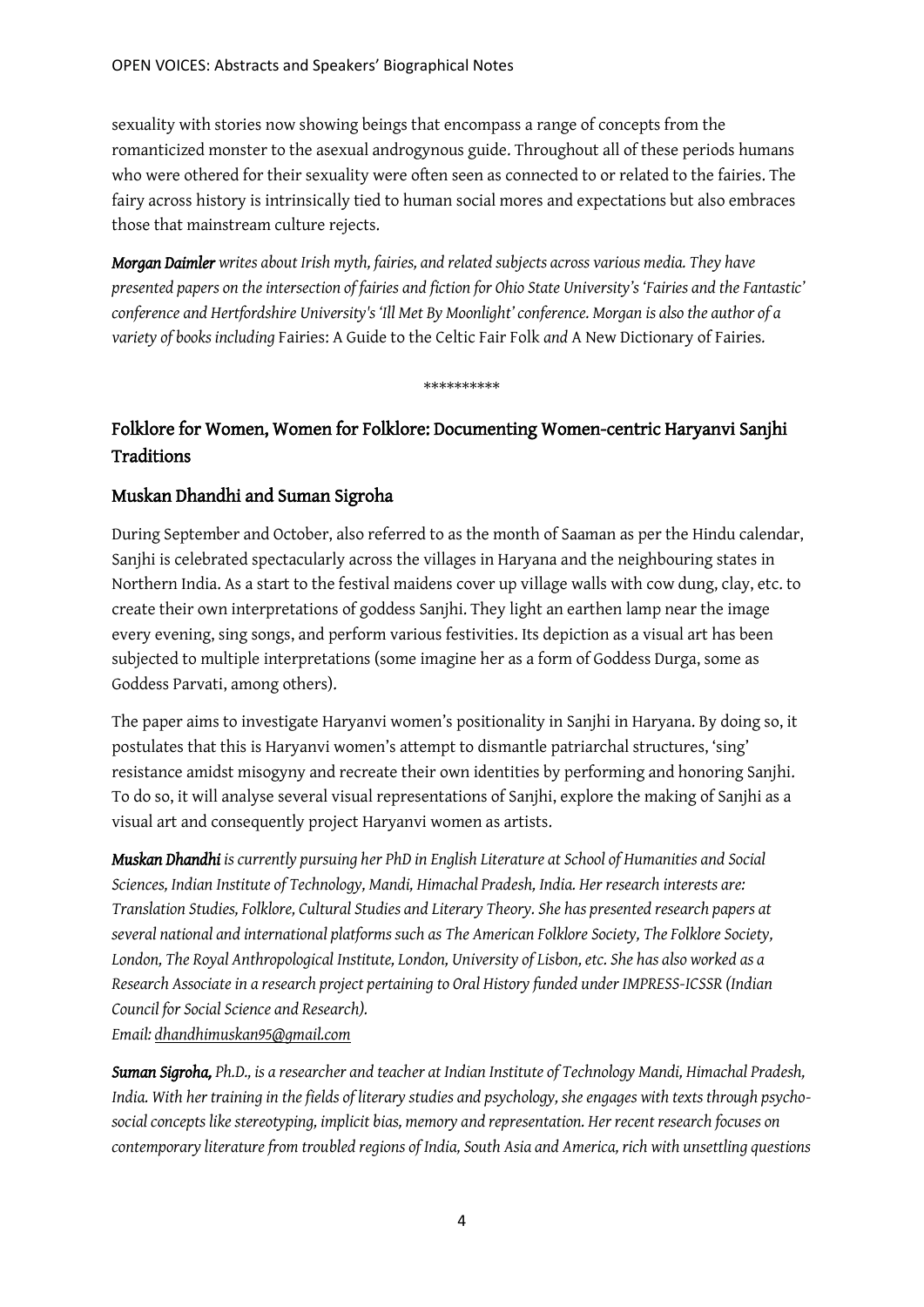*about nationalism, belonging, and identity. She has recently contributed to and co-edited* Translational Research and Applied Psychology in India *(SAGE, 2019). Email[: suman.sigroha@gmail.com](mailto:suman.sigroha@gmail.com)*

\*\*\*\*\*\*\*\*\*\*

### Yuletide Belief and Disability Activism: Academic Writing with a Supernatural Being.

### Eva Þórdís Ebenezersdóttir

In a research context, the disability rights movements slogan "Nothing about us without us" dictates that disability research is for, and preferably, with disabled people, not on them. Within disability studies this call has been answered with advocacy worldview in research design (Cresswell, 2009) and, among other, Inclusive research method (e.g Atkinson and Walmsley, 2010). A method where academically trained people and disabled people, excluded from academic training because of impairment, collaborate on research for disabled people. Papers written in inclusive research are co-authored by all collaborators, academically trained and not. Taking a step further with regards to the slogan, what happens when the disabled non-academic collaborator is also a supernatural being? In this paper I will demonstrate how a disabled folklorist and a disabled Jólasveinn (a supernatural Yuletide being) carried out 'collaborative' transformative research about embodied experience of difference and disability in Icelandic society and Yuletide tradition.

*Eva Þórdís Ebenezersdóttir: I am a Ph.D. candidate in folkloristics at the University of Iceland, my advisor is Dr.* 



*Ólafur Rastrick. I hold an MA in folkloristics from the University of Iceland. My research field connects folkloristics and disability studies, I have published articles on disability in changeling stories and on disability and humor. Throughout my studies and academic career, I have striven to combine folkloristics and disability studies. Within folklore research I have focused on legends, folk believe and humor. Using the perspectives and understanding of disability within disability studies to shed a new* 

*light on folklore material that surrounds disabled people and understanding of disability and impairment.*

# *Queer Decolonial Polishness? Polish Countryside, Folklore, and Queer Desire in Katarzyna Perlak's work*

\*\*\*\*\*\*\*\*\*\*

# Dr Aleksandra Gajowy

In her video work *Once I Had a Lover* (2016), Katarzyna Perlak performs a queering of patriarchal heteronormativity, restaging traditional folk songs in a lesbian context and with performers of colour. Grappling with colonising historical uses of Polish folklore, Perlak offers new possibilities for queer decolonial Polishness beyond national identity. Her work challenges the centrality of Western queer thought and disrupts Polish scholars' tendency to collapse LGBT narratives and queerness into one category. Perlak's work also serves as a way of reckoning with selforientalisation in Poles' self-fashioning as the European and sexual other.

Attending to histories of the (mis-)uses of Polish folklore and internal colonisation of Polish countryside, in this paper I propose a reparative queer decolonial approach to Polishness or to *becoming Polish* outside of the stifling Polish national identity. Such a reading dismantles the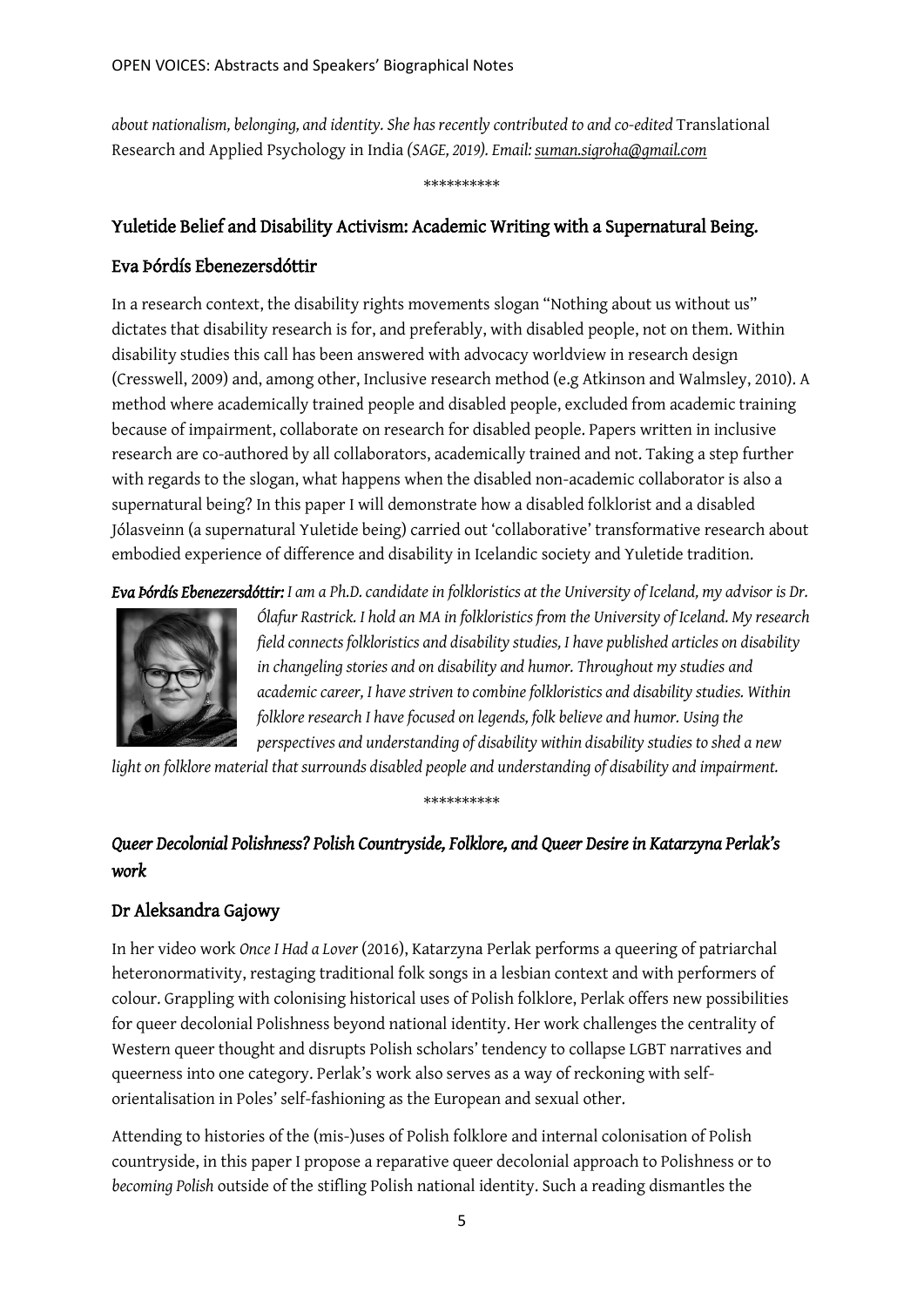hegemonic narratives of nationalist 'sexual scholarly thought' in Poland which perpetuate selforientalisation of Polish sexualities, particularly queer.

*Aleksandra Gajowy (she/her) is Assistant Professor in Modern and Contemporary Art at University College Dublin. She holds an AHRC-funded PhD in Art History from Newcastle University. Her doctoral research focused on queerness in Polish art since the 1970s till the present. She is currently working on narratives of race, ethnicity, and Jewishness in Polish visual cultures since the nineteenth century. Aleksandra's writing appeared in journals such as* Third Text, Oxford Art Journal*, and* Art Margins*. She has forthcoming essays in volumes* Queer Print in Europe *(ed. Glyn Davis and Laura Guy; Bloomsbury, 2022), and* Handbook on Sexuality in Central and Eastern Europe *(ed. Hadley Rankin, Agnieszka Kościańska, Katarina Liskova, Anita Kurimay; Routledge, forthcoming).*

\*\*\*\*\*\*\*\*\*\*

### Forgotten But Not Gone: Restoring English Gypsies in Cultural Representation

#### Jeremy Harte

Gypsies are England's oldest minority: marginalised but never invisible. That's a challenge for folklife displays in museums, because although non-Gypsies have been representing the Romany for centuries, their work is very different from the way that people in the community portray themselves. The outside view treats Gypsies as anonymous stock figures in a landscape, through paintings and literature: Gypsy memory is close-up, personal, and relies on traditions like storytelling and song which do not translate easily into the museum or written environments. Gypsy archives are oral and disconnected. Non-Gypsy archives are abundant but hostile. So what approaches are open to a scholar working for the community? I'll be looking at the kind of evidence likely to appear in local collections—postcards, village reminiscences, crafts—to see how it can be redeemed for an ethnography of respect, pulled out of anonymity into memory with the support of the community. A Gypsy presence in heritage is a welcome validation for a community more often talked about than talking.

(Note: In British English, 'Gypsy' is the auto-ethnonym for English Romani/ *Adrey Anglaterra, '*Gypsy*' si nogo nav gaujikones ka 'Romanichal' Romanes*)

*Jeremy Harte is a researcher into folklore and archaeology, with a particular interest in landscape legends and tales of encounters with the inhabitants of other worlds. He sits on the Council of the Folklore Society and has since then organised the Society's Legendary Weekends since 2006. He is curator of Bourne Hall Museum in Surrey and organiser of Surrey's annual Romany Day weekend. He curates the Surrey Gypsy Archive, a collection of literature, newspapers, images and oral records dealing with the county's Romany past, and his book Travellers through Timeis forthcoming. You can find him on Epsom Downs in Derby week, wandering through the stalls with a camera and a puzzled expression, or standing by his scruffy 1920s openlot.*

\*\*\*\*\*\*\*\*\*\*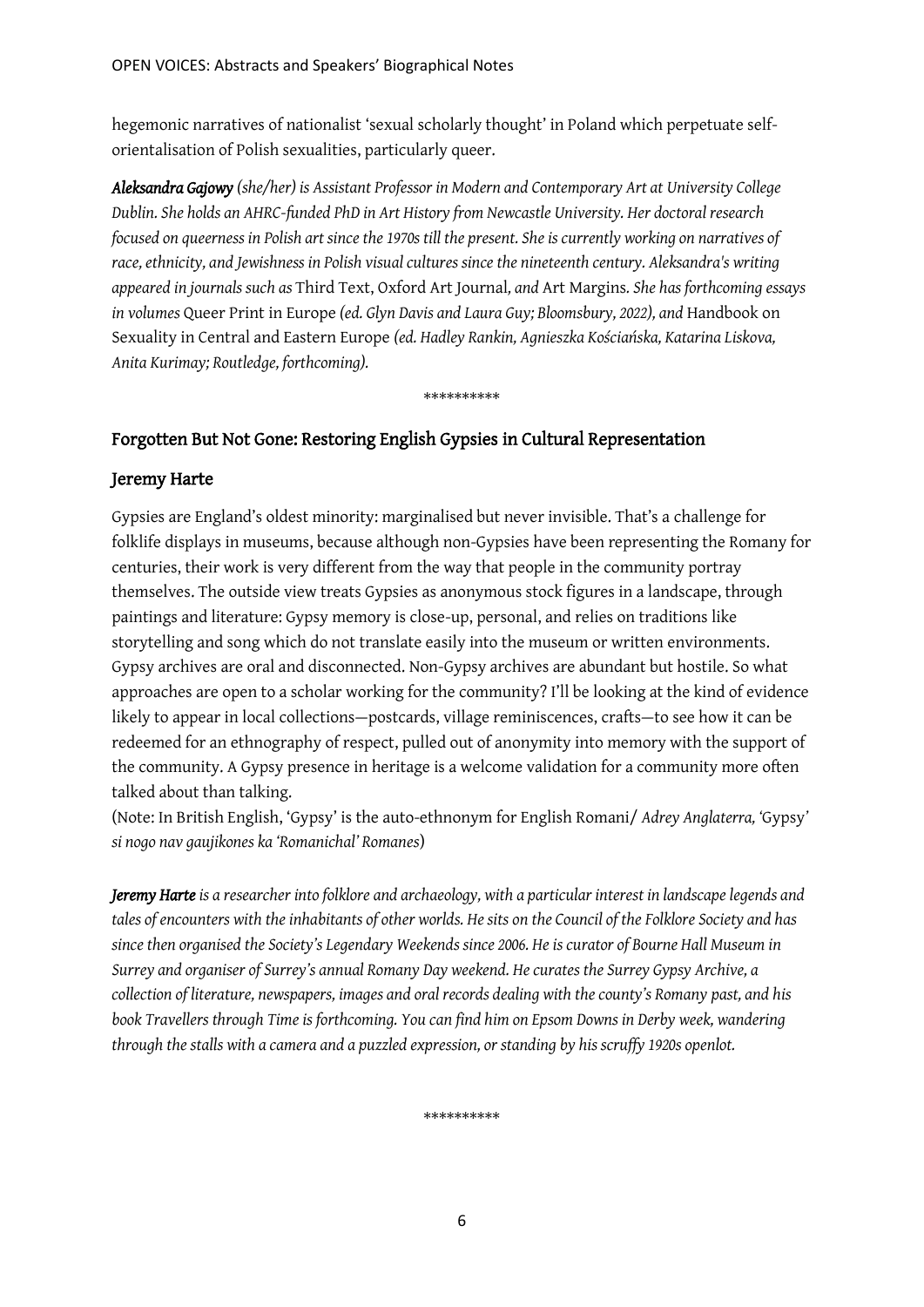#### Visionary Folklore and Everyday Culture in Appalachia

#### Emily Hilliard

Emily Hilliard, Program Officer for Folk and Traditional arts at Mid Atlantic Arts (U.S.) and former West Virginia State Folklorist and Founding Director of the West Virginia Folklife Program, will draw from her collaborative ethnography-based public folklore work documenting longstanding and emergent traditions across diverse cultural communities in Appalachia. She will consider the particular importance—in a region often coded as white and anachronistic—of presenting folklore to the public as an aspect of modern, daily life among many different communities, rather than a nostalgic glance backwards at a homogeneous monoculture. In doing so, she will propose the concept of "visionary folklore" as a future-focused and collaborative approach to cultural work and a tool of advocacy and solidarity to engage in equitable storytelling across positionalities. This concept will be outlined in her forthcoming book, *Making Our Future: Visionary Folklore and Everyday Culture in Appalachia* (UNC Press, Fall 2022).

*Emily Hilliard is the Program Officer of Folk and Traditional Arts at Mid Atlantic Arts and the former West Virginia State Folklorist and Founding Director of the West Virginia Folklife Program. Her writing and media work have been published by NPR,* Oxford American*,* Southern Cultures*, and* The Bitter Southerner*, among others. She serves as the Film Reviews Editor for the* Journal of American Folklore *and is a 2021-2022 American Folklife Center Archie Green Fellow for a project documenting the occupational culture of rural mail carriers in Central Appalachia. Her book*, Making Our Future: Visionary Folklore and Everyday Culture in Appalachia*, will be published by UNC Press in Fall 2022. Find more a[temilyehilliard.com.](http://emilyehilliard.com/)*

\*\*\*\*\*\*\*\*\*\*

### Cultural Identity of Bolivian Immigrants in New York City

#### Mia Hovi (University of Helsinki, Finland)

Cross-border cultures have become more common due to globalization. In this paper, I present my research where I focus on the cultural identities of the Bolivian immigrants living in New York City. The main expected outcome of this study is identifying how Bolivians in New York City see their cultural identity and how they describe their identity in between two cultures. I research Bolivian identity through Bolivian celebrations in New York City among first- and second- generation immigrants. I research what kind of cultural elements in the informants' lives have remained, transformed or disappeared and why has this happened. My research is ethnographic and my focus is on the visual ethnographic discourse. The purpose of this paper is to reflect and arouse discussion about Bolivian identities in New York City.

*Mia Hovi is a PhD student in the Institute of History and Cultural Heritage at the University of Helsinki Finland. Her research interests focus on the cultural identities of Bolivians living in New York City. Her work focuses on deep understanding about Bolivian culture whether in Bolivia or in the United States. [mia.hovi@helsinki.fi](mailto:mia.hovi@helsinki.fi)*

\*\*\*\*\*\*\*\*\*\*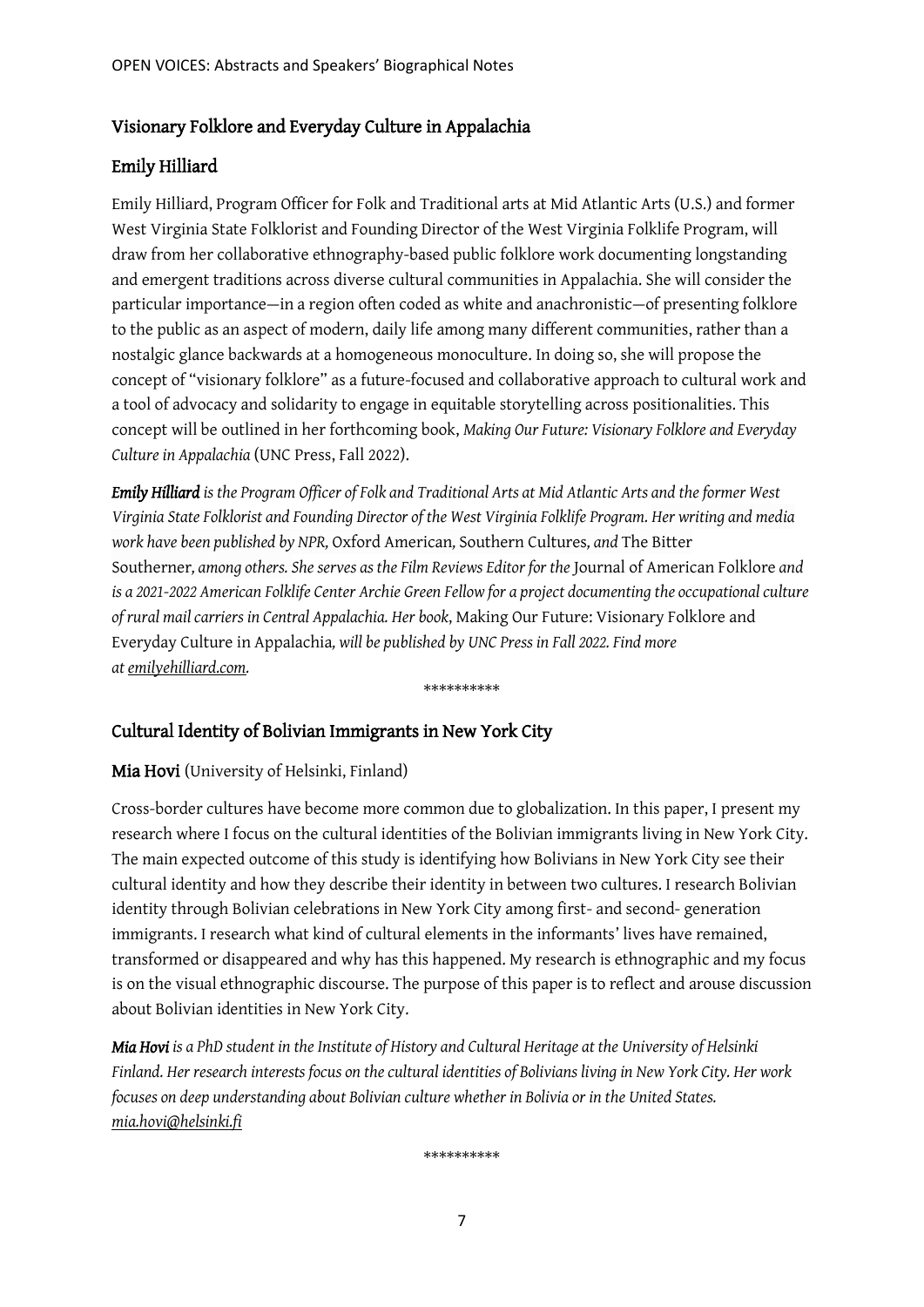### Death Versus Cultural Appropriation: Should Outsiders Tell Other Cultures' Traditional Tales to Keep Them Alive?

#### Rosalind Kerven (Independent scholar and author)

Myths, legends and folk tales are part of every people's intangible cultural heritage, providing insights into both historical and current beliefs, ethics, rituals, humour etc. Supposing the culture that originally conceived these stories no longer values, tells or even remembers them. Should they be allowed to fade away? Or may outsiders seek out transcripts and retell them, to keep the stories alive?

Most such transcripts are tainted with cultural marks of the transcribers and translators, and may significantly differ from older oral versions – which themselves developed through being retold over many generations. So, are they even 'authentic' –whatever that means? Does that matter? Should modern retellings update the transcriptions, for example by tweaking offensive racial or sexual stereotypes to fit current sensitivities? Is anything lost in that process—or is it part of a story's organic evolution? Drawing on examples from around the world, this paper will explore problems faced by oral and literary retellers presenting traditional tales to modern global audiences.

*Rosalind Kerven is an independent scholar and prolific author. With an academic background in social anthropology, she has been collecting and retelling myths, legends and folk tales from around the world for over four decades, and most of her 70+ books published in 22 countries are in that genre. Her work includes collections from her home British culture such as* English Fairy Tales and Legends, *and* Arthurian Legends*; alongside books of stories from western Europe—*Medieval Legends of Love and Lust *and* Viking Myths and Sagas*—and much further afield—*Native American Myths*, Chinese and Indian, as well as global themed anthologies. They have been highly praised in* The TLS*,* The Independent *and the FLS' own journal,*  Folklore*. In researching such titles, she goes back to the oldest surviving written sources, where possible collected in the field. Inevitably, such research throws up challenging questions which she will explore in this paper. Her website i[s www.workingwithmythsandfairytales.blogspot.co.uk](http://www.workingwithmythsandfairytales.blogspot.co.uk/)*

\*\*\*\*\*\*\*\*\*\*

### Cartooning and Folklife: A Case Study

### Andy Kolovos

In 2021 the Vermont Folklife Center (VFC), a US non-profit folklife organization, published two nonfiction comics anthologies--*The Most Costly Journey* [\(https://vtfolklife.org/elviajemascaro\)](https://vtfolklife.org/elviajemascaro) and *Turner Family Stories* [\(https://vtfolklife.org//turner-family-stories\)](https://vtfolklife.org/turner-family-stories)--drawn from our programmatic activities and our archive. *The Most Costly Journey* emerged from a partnership with a free clinic that provides health care services to Latin American migrant workers in Vermont's dairy industry. T*urner Family Stories* adapted archival audio recordings created in the 1980s with Daisy Turner, the 100-year-old daughter of the formerly enslaved Alec and Sally Turner who left the southern United States and settled in Vermont in the 1870s, after the conclusion of the United States Civil War. This presentation will explore both these efforts as they relate to ethnographic and archival practice in folklore studies, as well as to larger ideas of graphic ethnography,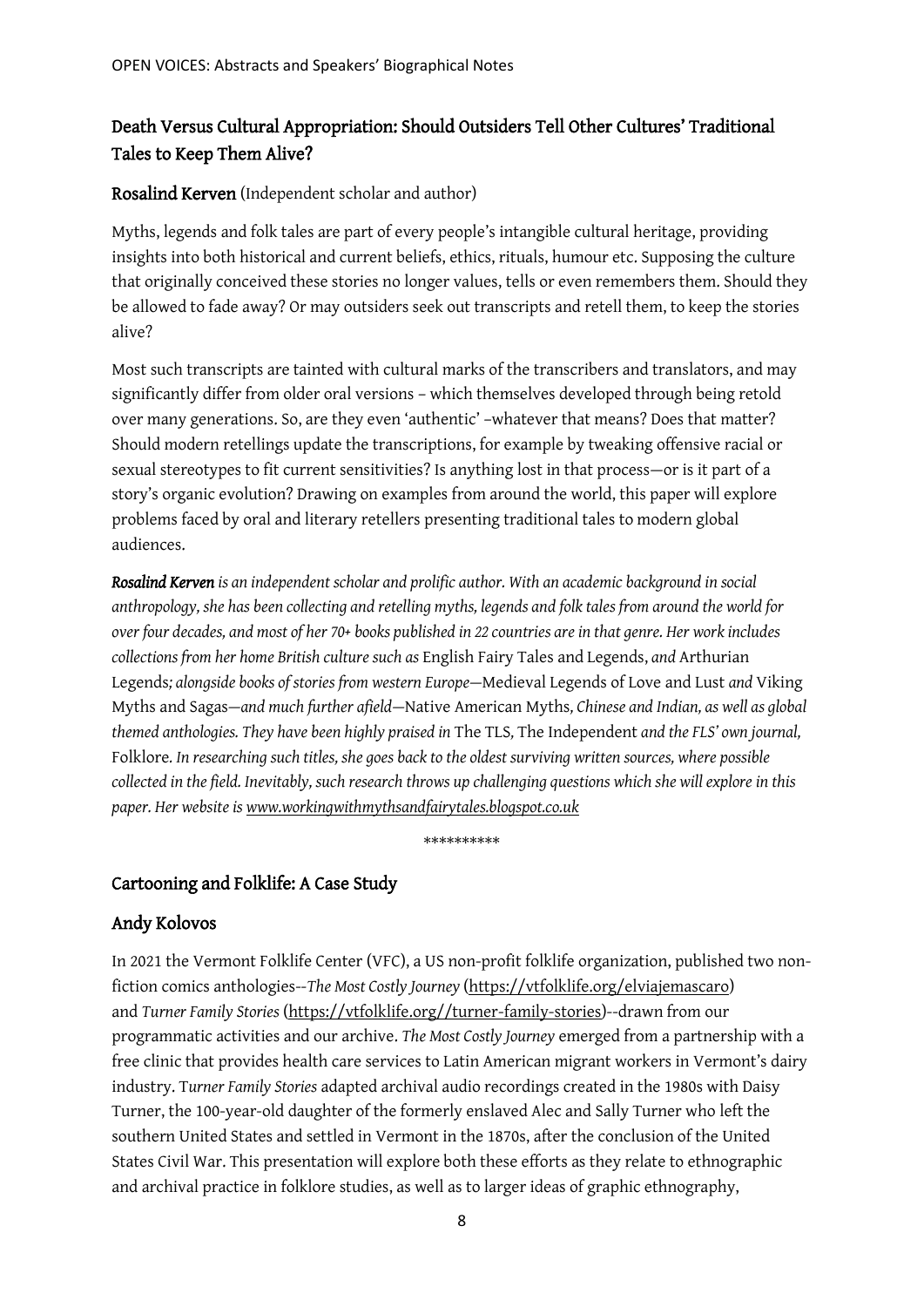ethnographic cartooning, collaborative ethnography and public and applied folklife work.

Andy Kolovos holds a PhD in Folklore and Ethnomusicology and a Masters degree in Library Science, both from Indiana University. He is the Associate Director and Archivist of the Vermont Folklife Center and the co-founder and co-convener of the Comics and Culture section of the American Folklore Society. A lifelong comics fan, his current work explores the potential of cartooning as a medium for ethnographic representation. Andy Kolovos Ph.D., MLS (he/him/his), [http://www.vtfolklife.org](http://www.vtfolklife.org/)

\*\*\*\*\*\*\*\*\*\*

#### Folklore by Sign of Hand

#### Ella Leith

The collection and analysis of Scottish folklore and oral traditions has historically focused on those passed on 'by word of mouth'. Due to deeply-rooted audist and disabling attitudes held towards deaf people, the traditional arts of Scotland's deaf communities – autochthonous linguistic and cultural minorities in their own right – have been overlooked and devalued. This presentation looks at folklore passed on 'by sign of hand' in British Sign Language (BSL) and highlights its distinctive features. In particular, it focuses on signed storytelling traditions, which are cinematic in style and scope and have a radical contribution to make to the field of folklore – not least in highlighting phonocentric and audist assumptions embedded in the study of oral traditions. It also examines the ethical and political implications of being a hearing researcher of folklore which reflects deaf experiences, and the structural power imbalances that colour its collection, analysis and dissemination.

*Dr Ella Leith is an ethnologist and folklorist. She studied in Edinburgh, completing her PhD in 2015. Her thesis, 'Moving beyond words in Scotland's corp-oral traditions', examined the rich heritage of British Sign Language storytelling and performance traditions in Scotland's deaf communities. She went on to work with the Scottish Qualifications Authority to develop BSL as a curriculum subject in Scottish schools, and with various heritage and oral history projects in her then role as secretary of Deaf History Scotland. She now lives in Malta, where she works as an educational consultant, independent researcher and writer.*

\*\*\*\*\*\*\*\*\*\*

#### Folklore on Wikipedia: Increasing Access, Diversifying Knowledge

#### Ross MacFarlane and Alice White

This talk will set out how Wikipedia can help both widen access to and develop awareness of Folkloric practice and beliefs. It will examine how debates around citation and referencing on Wikipedia feed into discussions around intangible cultural heritage. In Alan Dundes's much quoted article 'Who Are The Folk?' (1977), Dundes answers his own question with the conclusion 'Everyone!' Exactly the same answer applies to the question 'who is a Wikipedia editor?' In the same article, Dundes argued that 'technology ... is becoming a vital factor in the transmission of folklore and it is providing an exciting source of inspiration for the generation of new folklore.' As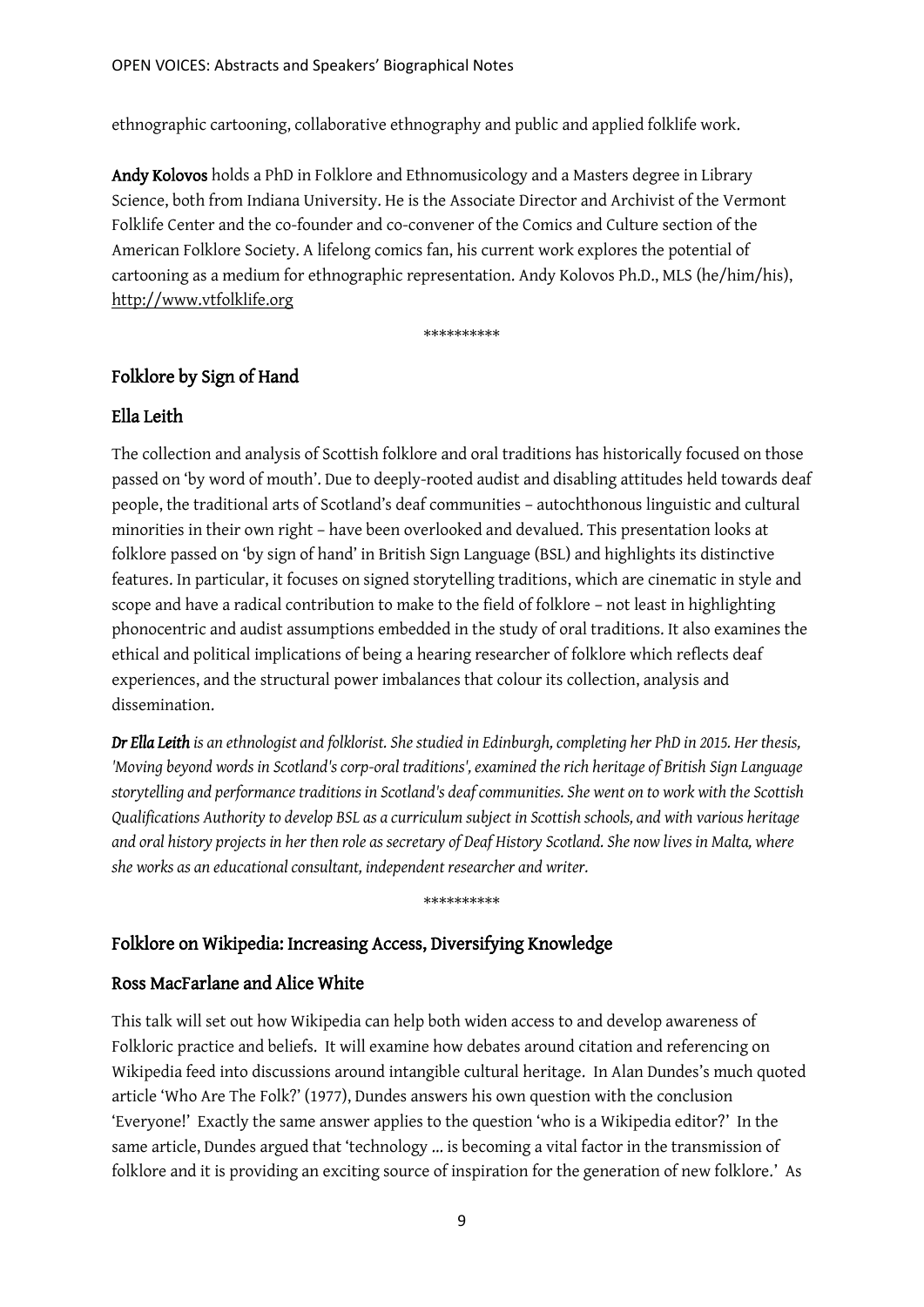such, this talk will show how both increasing and diversifying the number of people who edit Wikipedia, will benefit both Wikipedia itself and Folklore in particular. Dundes also posited 'there is folklore of and about the computer,' to conclude we will show the development of Wikipedia editors' very own lore.

*Ross MacFarlane is a Research Development Specialist at Wellcome Collection. He is a Council Member of the Folklore Society, a frequent book reviewer in Folklore and has edited pages relating to folklore and the Folklore Society on Wikipedia.*

*Dr Alice White is a Digital Editor at Wellcome Collection, where she commissions and writes content for the Wellcome Collection website, and works with researchers, librarians, tech folks & anyone else who's interested to help make knowledge more widely available on Wikimedia (including Wikipedia, Wikidata and Wikimedia Commons).*

\*\*\*\*\*\*\*\*\*\*

#### Re-thinking Politics of Folklore and Historiography: A Perspective from Kachchh, Gujarat

#### Kesha Marvada

Folklore and historiography in Kachchh, Gujarat have, on account of their colonial past, been governed by the 'univocity of statist discourse.' Which has played a significant role in the way folklore, history and historiography of Kachchh is imagined even today. Using Ranjit Guha's essay 'The Small Voice of History' as an entry point, this paper attempts to trace the structural power of statist discourse in the folkloric and historiographic activities in Kachchh since the colonial encounter. Further, locating 'the small voice' from within the folklore of Kachchh, my paper will focus on the way caste has played a part in constituting the history of Kachchh. It will attempt to revisit folk narratives of subalterns—here performance-texts of lower caste communities of Kachchh—to see the possibilities of re-writing of the history of Kachchh from a caste perspective in a way that can address both colonialist and nationalist frameworks. In conclusion, it will look at the possibilities of re-writing of the history of Kachchh through an examination of Kachchhi folklore. Keywords: Folklore, Historiography, Statist discourse, 'The small voice,' Kachchh

*Kesha Marvada, (B.A., M.A. in English, qualified GSET December 2018 and NTA-NET-JRF in December 2019) a JRF and PhD research scholar at the Department of English, Faculty of Arts, The Maharaja Sayajirao University of Baroda, Vadodara. My primary interest areas of research are Culture Studies and Folk literature. I have also been working simultaneously on Dalit literature/Studies as well as on Kachchhi literature.* 

\*\*\*\*\*\*\*\*\*\*

#### Reclaiming Cultural Identity Through Folklore and Intangible Heritage

#### George Monger

Intangible Cultural heritage is often in danger from a community's lack of interest in the culture of their ancestors and immediate relatives because of indifference, enforced separation or the distractions from the outside world through modern communication. Additionally, for some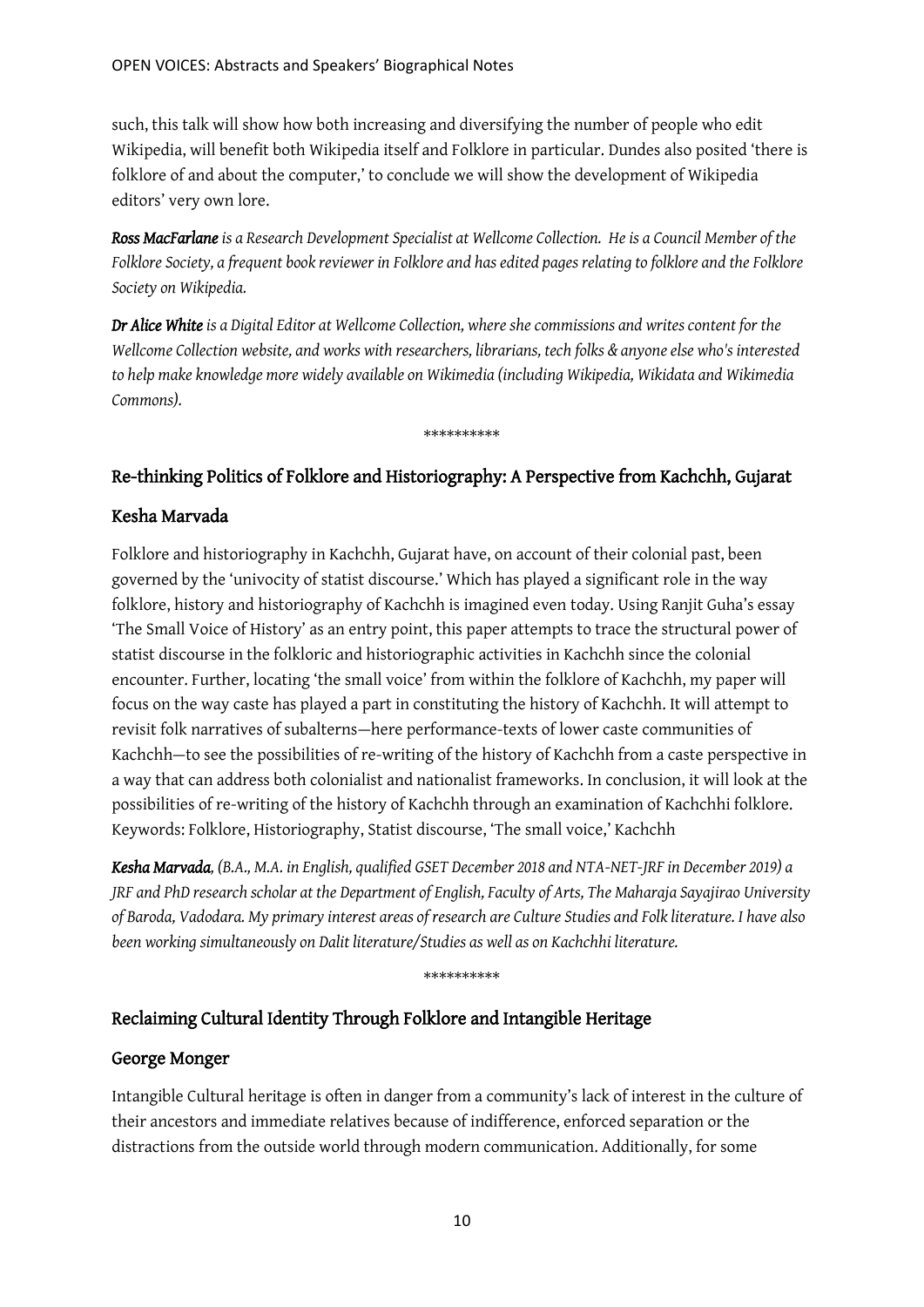communities outside authorities have suppressed the culture to make the community conform to a perceived norm of manners, behaviour and Education.

Traditions may also evolve in a form of 'Continuity and Change' exemplified in the revival of the Inuit throat-singing tradition which many younger performers have re-purposed for modern day performance but which they consider an important part of their cultural identity.

This paper will explore the reclamation of cultural heritage by a younger generation, and sometimes re-purposing that heritage for a contemporary age, as a means of reclaiming their cultural identity.

*George Monger Bsc. MA FMA FIIC ACR; Heritage Consultant/Independent folklorist/author. Ex-member of the Folklore Society Committee. Author of* Marriage Customs of the World *2 vols. (2013) Revised and enlarged edition. ABC-Clio, Santa Barbara, California. and currently writing a book for ABC-Clio on* Endangered Traditions *world-wide, based on the UNESCO List of Intangible Cultural Heritage in Need of Safeguarding.*

\*\*\*\*\*\*\*\*\*\*

## Since All Are Never One: Margins, Borders and Folklore*: keynote talk*

### Sadhana Naithani (Jawaharlal Nehru University)

Postcolonial theory and discourse analysis has enabled folklorists to review colonial paradigms of folklore research and has offered theoretical perspectives that focus on the dynamism of folklore traditions. Historical challenges are voiced and integrated not only by folklore scholars, but also by folk performers. The two case studies presented in this paper foreground the complex relationship of Indian folk performers with religion, modernity and history. The first case is that of Muslim Jogis of Alwar, Rajasthan, who perform Hindu epic and religious texts. By their own account, their tradition is seven hundred years old. The second case is that of the performance genre of Dastangoi, literally Storytelling, which was considered almost extinct until a few years ago. It has been revived by the efforts of a scholar, but is it the same as its tradition.

This is a comparative analysis of the two cases that show how certain folklore traditions harmonize cultural and religious diversity and how individual performers conserve, modernize and even retrieve collective identity that has been challenged by historical circumstances.

*Prof. Dr Sadhana Naithani is Professor of German Studies and Co-ordinator of the Folklore Unit in the School of Language, Literature and Culture Studies at Jawaharlal Nehru University, New Delhi, India. She is a Fellow of the American Folklore Society, and is currently President of the International Society for Folk Narrative Research. Website: [www.jnu.ac.in](http://www.jnu.ac.in/)*

\*\*\*\*\*\*\*\*\*\*

### 'I Weave *Roirum* and *Phongyai* for my In-Laws:' Narratives Beyond Weaving

### Ng Mawonthing

Phalee/Phadang, spoken in Phalee village in the Ukhrul district of Manipur, India, is an undocumented language and falls under the Tangkhul Naga language sub-group of the Tibeto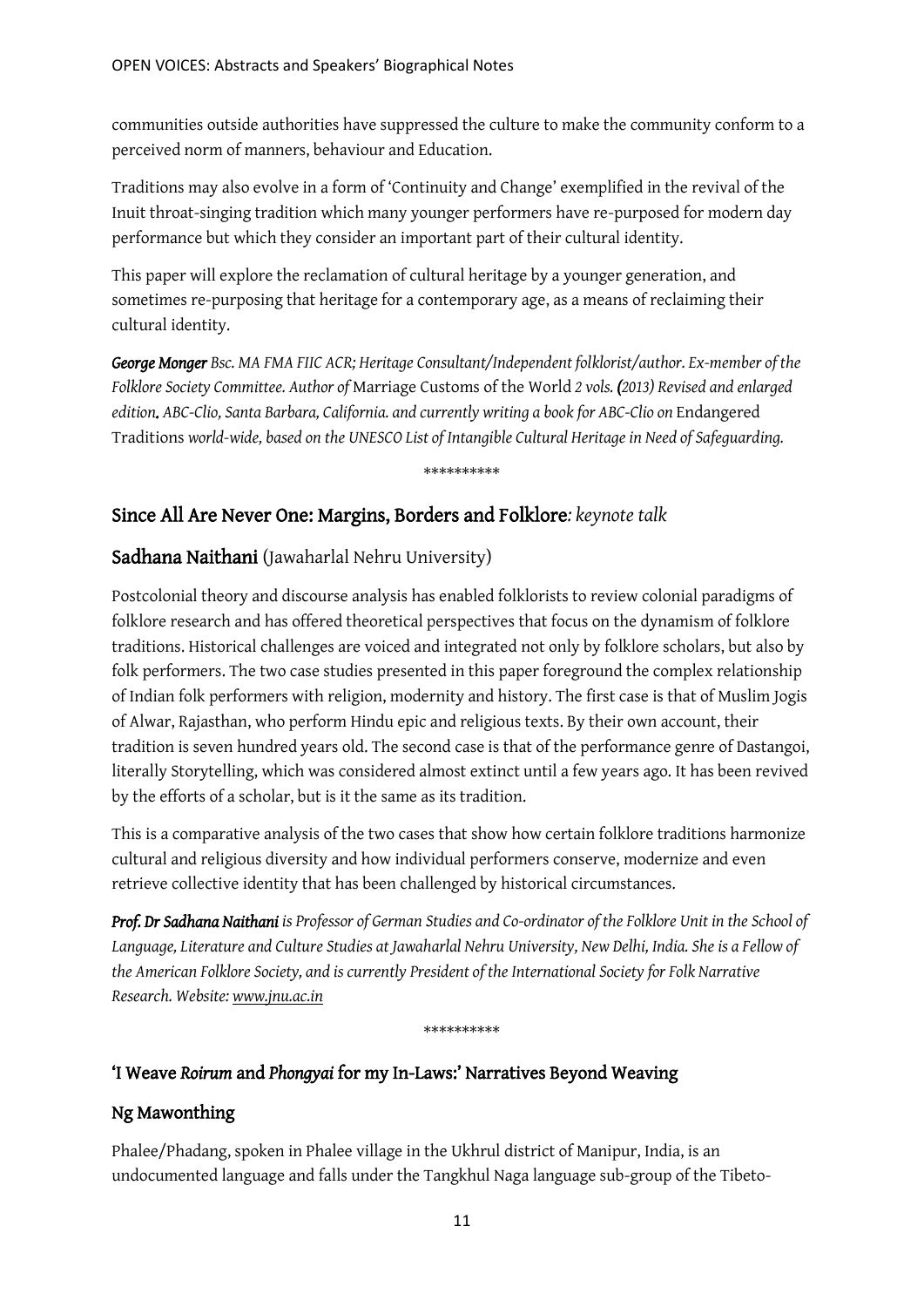Burman family. This paper is an attempt to reconstruct the story of the indigenous Phalee backstrap loom and the associated traditions that have been handed down from mothers to daughters. It also proposes to analyse Phalee proverbs and folk songs that refer to weaving to see how the women weavers preserve identity, memories and roles in society.

*Ng Mawonthing is a PhD student in the Department of Humanities and Social Sciences at The Indian Institute of Technology, Guwahati, India. Her dissertation examines the cultural expressions through Tangkhul proverbs and the translation of Tangkhul proverbs.*

\*\*\*\*\*\*\*\*\*\*

#### Race and Nation in Puerto Rican Folklore: Franz Boas and John Alden Mason in Porto Rico

#### Rafael Ocasio (Agnes Scott College)

Post-Spanish American War (1898), the United States commenced an intense exploration of Puerto Rican folklore. Anthropologists Franz Boas and John Alden Mason gathered hundreds of folk stories as part of Scientific Survey of Porto Rico" (1914). This presentation highlights my books, *Race and Nation in Puerto Rican Folklore: Franz Boas and John Alden Mason in Porto Rico* (2020), which traces Boas's trip to Puerto Rico (1915), and *Folk Tales from the Hills of Puerto Rico* (Rutgers 2021), a bilingual anthology that gathers representative stories collected during Boas's trip.

The published folktales favor rural cultural practices of the Puerto Rican peasant, known as the Jíbaro. The choice to highlight rural oral folklore determined the geographical scope of the project (agrarian culture) while uncovering native characters reflective of a Puerto Rican identity. Finally, I examine the importance of oral folktales for Puerto Rican writers today as strategies for cultural survival.

*Rafael Ocasio is Charles A. Dana Professor of Spanish at Agnes Scott College, Decatur-Atlanta, Georgia. He is the author of two books on dissident writer Reinaldo Arenas: Cuba's Political and Sexual Outlaw (University Press of Florida, 2003) and The Making of a Gay Activist (University Press of Florida, 2007). His other books include Latin American Culture and Literature (Greenwood Press, 2004), and Afro-Cuban Costumbrismo: From Plantations to the Slums (University Press of Florida, 2012).* 

*His most recent books,* The Bristol, Rhode Island *and* Matanzas, Cuba Slavery Connection: The Diary of George Howe *(Lexington Books/Rowman & Littlefield, 2020), examines archival documentation of administrators as participants of an active commercial trade between Cuba and Rhode Island throughout the early part of the nineteenth century.* Race and Nation in Puerto Rican Folklore: Franz Boas and John Alden Mason in Porto Rico *(Rutgers University Press, 2020), explores the founding father of American anthropology's historic trip to Puerto Rico in 1915, which led to the compilation of a large oral folklore collection.* Folk Stories from the Hills of Puerto Rico / Cuentos folklóricos de las montañas de Puerto Rico *(Rutgers University Press, 2021) is an edited, critical anthology of some of the oral folk stories documented in the Puerto Rican countryside. Recently published by the University Press of Florida is his book on the late Cuban dissident:* The Dissidence of Reinaldo Arenas: Queering Literature, Politics, and the Activist Curriculum, *co-written with Sandro Barros and Angela Willis. He teaches upper-level courses on Latin American literatures and film, as well as Spanish-language courses.* 

\*\*\*\*\*\*\*\*\*\*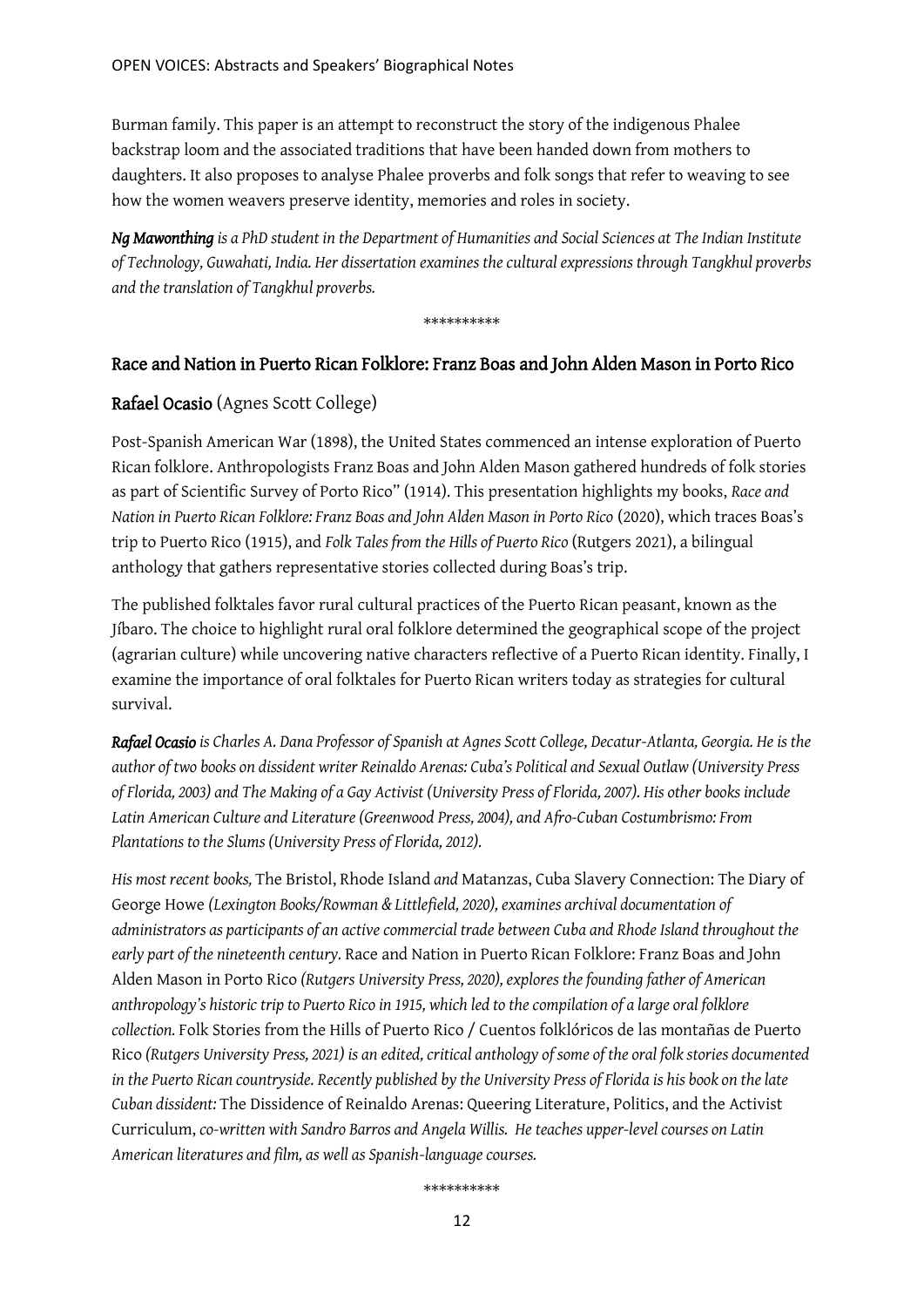## The Folklore of Denial: Language and Family Rituals in a Graphic Memoir about Postwar Germany

### Michaela Pohl (Vassar College)

The paper is based on ethnographic and activist oral history work done over several decades with the author's adoptive parents, elderly Germans. The art work and graphic memoir deals with Holocaust denial and the family's closeted admiration for the past and open nostalgia for the privileged future they expected after 1945. In this presentation the focus is on the recognition of repetitive verbal strategies of avoidance and rituals of denial, and on some issues of translation. Graphic work structured and inspired by a folklore approach helps not only explain but evoke the conditions in which certain narratives charged with nationalistic, manipulative, or traumatic ideas were created as well as resisted. Visual metaphors allow for a multi-layered approach to family folklore that lays bare emotions and trauma but also resolve.

*Michaela Pohl is an Associate Professor of History at Vassar College. She earned her PhD in History with a Folklore Minor from Indiana University in 1999 and has conducted extensive archival and oral history research in countries of the former Soviet Union, with a focus on Russia and Kazakhstan. The current project is a memoir titled* The Accusation: A German Childhood *that gives voice to the child of rigid and narcissistic adoptive parents in 1970s Germany.*

\*\*\*\*\*\*\*\*\*\*

#### Writing Folklore, Drawing Folkloristics, Being a Folklorist

#### Sandra Mizumoto Posey

'What the Heck is Folklore Anyway?' or 'Can You Get a Real Degree in That?' is just a small, 6 page sub-section of the presenter's graphic novel-in-process, a work of autobiographical fiction or creative memoir titled *Post-Apocademia: a Graphic Journey Through Higher Ed.* Nonetheless, when a folklorist writes (and illustrates) a memoir, folklore is bound to weave itself through the manuscript more pervasively than these six pages would suggest, refusing to be bound by the limits of an isolated section even if not the primary focus of the work as a whole. For this 'paper,' I will provide a reading/visual presentation of the 6-page section itself followed by a description of the many ways folklore (and folkloristics) are ever-present in the narrative as phenomena, subject matter, worldview, theme, and structure.

*Sandra Mizumoto Posey is currently Associate Professor of Gender, Women's and Sexualities Studies at Metropolitan State University of Denver (Colorado). She earned her Ph.D. in Folklore from UCLA in 1999. Currently on leave, she is at work on her manuscript* Post-Apocademia: A Graphic Journey Through Higher Ed.

#### \*\*\*\*\*\*\*\*\*\*

#### Who owns Iona? Competing and Co-ordinating Interpretations

#### Rosemary Power

The small Hebridean island of Iona has been a centre for pilgrimage for some 1500 years; and may have had a crofting and fishing community for as long. The medieval monastic buildings are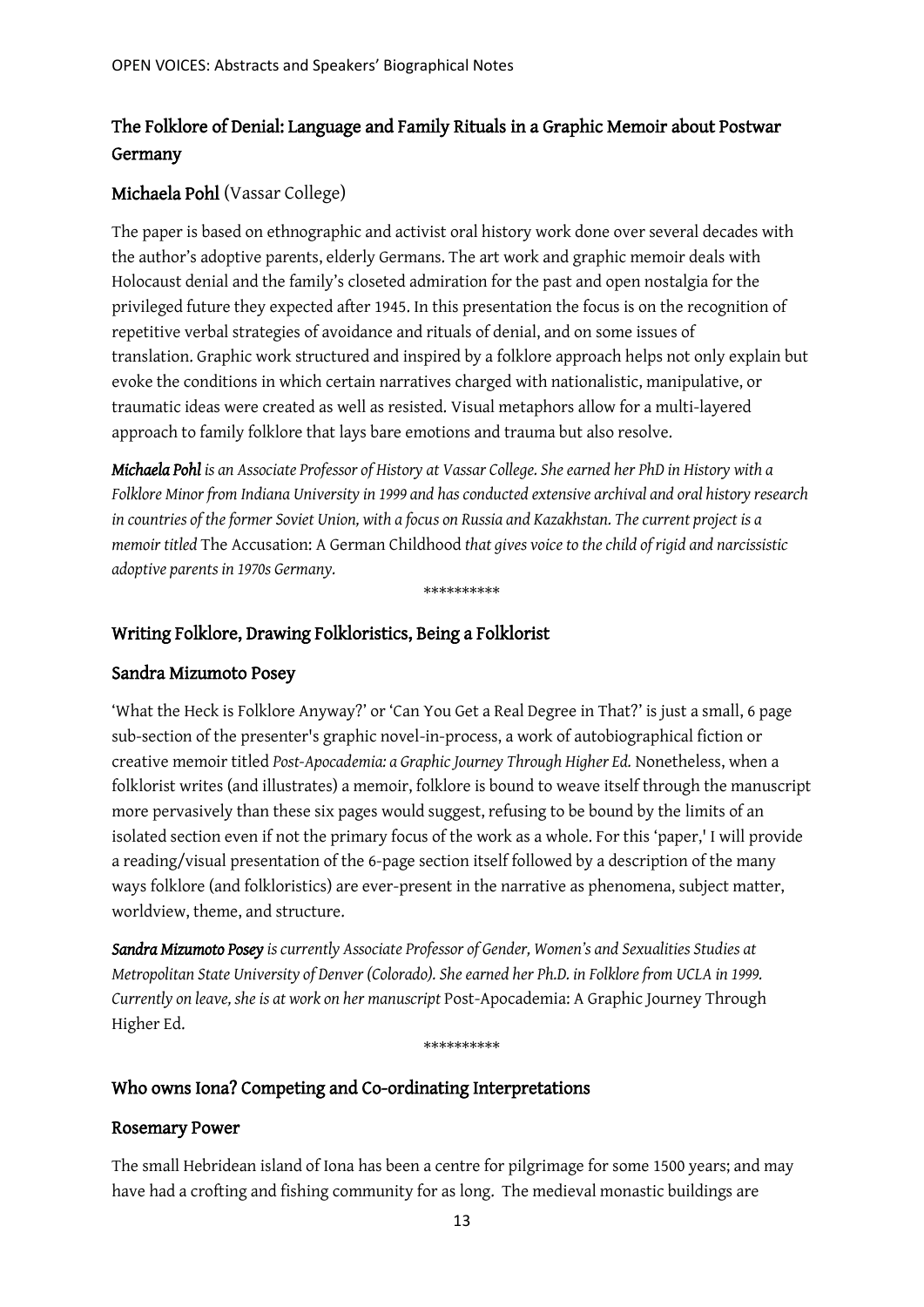managed by Historic Environment Scotland; and most of the rest of the island by the National Trust. There are four residential Christian centres and other communal accommodation. An island-run heritage centre focuses on farming tradition. Each provides its own interpretations, while current archaeological work and a survey of place names provide still others. The resident population has increased, and an active community council provides its own stamp. Some recent publications seek to determine patterns of tourist, pilgrim or local practice and opinion. Who owns the island's threnodies may be an overcrowded area: this paper seeks to describe these and identify areas of conflicting practice, belief and tradition, local belief in community collaboration, and the issues surrounding academic approaches.

*Rosemary Power writes part-time an[d publishes](https://www.researchgate.net/profile/Rosemary-Power-2) on Scandinavian-Gaelic studies in the Middle Ages and Folk tradition.* The Story of Iona: An Illustrated History and Guide *is one of her many publications.*

\*\*\*\*\*\*\*\*\*\*

### Coastal Folklore of Kerala: The Voice of Sustainability from the Marine Margins

#### G.R. Rajalekshmi

The sea has always remained a mystery with its unpredictable nature and the variety of flora and fauna it encompasses. In a way, the sea becomes the margins of the oceans, as the shore becomes the margins of the land, and the people inhabiting the shore, which is in contact with the most mysterious and ecologically vulnerable ecosystem, are subject to marginalization as well. The folklore of the fisherfolk communities offers tales of sustainability, which is part of their traditional ecological knowledge that sheds light on the memory of the fisherfolk community where the marine ecosystem was in a full-fledged form with bumper catches and peaceful weather. Shoreline destruction, overfishing, bottom trawling, bleaching of the coral reefs, temperature rise, acidification etc. are wiping out the coastal and marine spaces, submerging their unique identities as well. This paper tries to analyze the folklore of a marginalized coastal community of Kerala, that forms a testimony of sustainable environmental management. Keywords: Coastal folklore, Kerala, Sustainable environment management.

*I am Rajalekshmi G.R., PhD Research Scholar at Mar Ivanios College (Autonomous) Research Centre, Nalanchira, Thiruvananthapuram, Affiliated to University of Kerala, India. My research focuses on the lives and identities of the fisherfolk communities of Kerala, a state located in the south-west coast of India, through collecting and analyzing the coastal folklore.*

#### \*\*\*\*\*\*\*\*\*\*

### Indian Pandemic Folklore in the Times of Covid-19: Impact, Adaptation, and Expression

#### Ruchi Rana

With the exponential outbreak of coronavirus globally, lives on every part of the world are brutally affected due to the major collapse of healthcare systems and disintegration of social structures on a scale that seemed unprecedented. In midst of such uncertainties, there hasn't been anything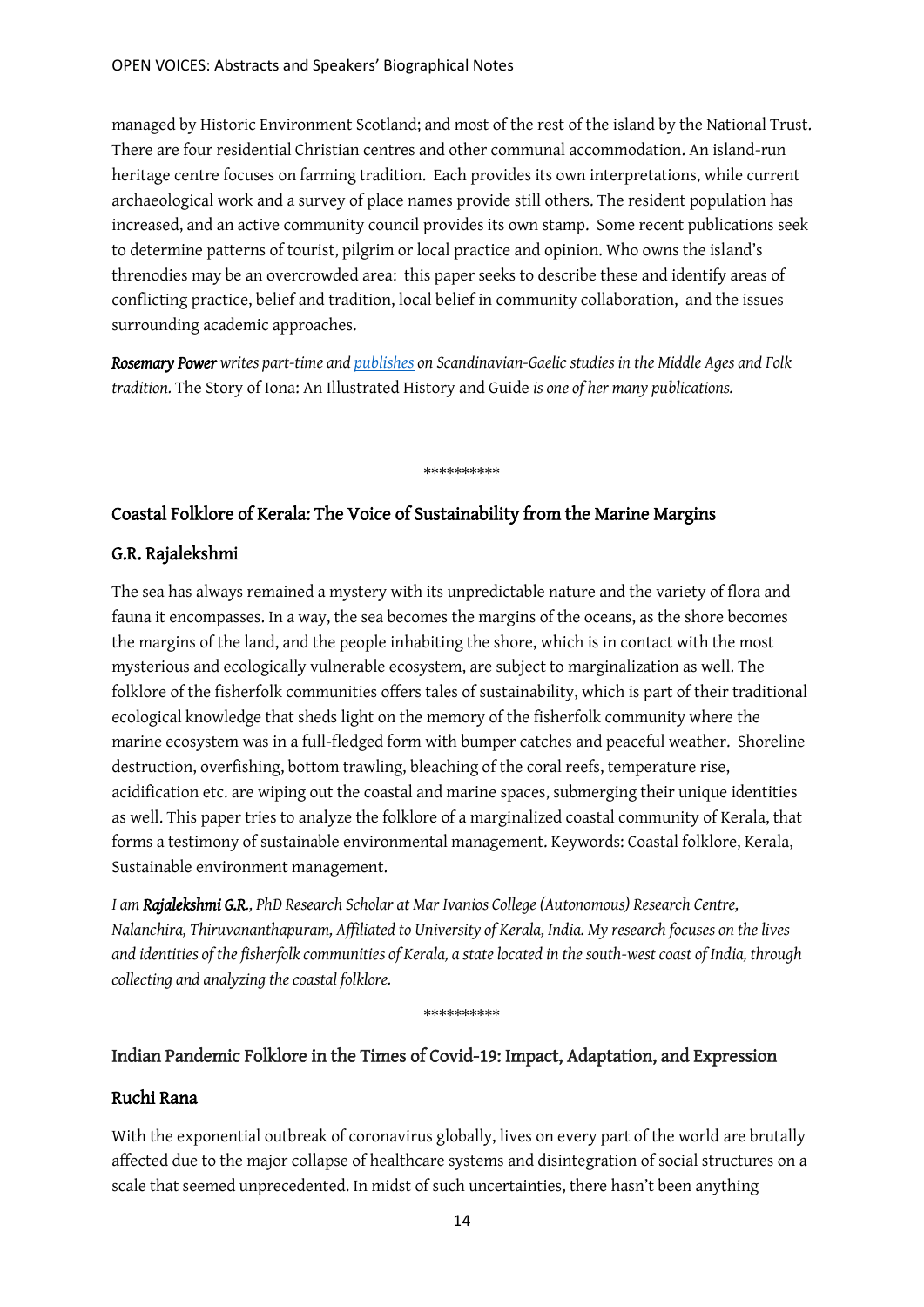unaffected by the waves of change in the social world, including the domain of folklore. The paper attempts to deal with folk responses to circumstances developed under the covid-19 pandemic in Indian context; and explore how corona flux influenced folk traditions to adapt new possibilities of expressions by bringing many changes in its wake. It highlights how folklore became a record keeper to myriad pandemic narratives. The threat of the virus curtailed not just human freedom but kept many traditions deprived of spaces, opportunities, and performativity. The paper thus inspects a paradigm shift from folk performativity as a lived experience to a digital entity.

*Ruchi Rana is a Ph.D. candidate at the Department of Modern Indian Languages and Literary Studies, University of Delhi, India. Her academic work revolves around investigating and studying folklore, culture, society, and people of the hill state of Uttarakhand, India. For which she has conducted fieldwork in remote mountain villages of the Indian Himalayan region of Garhwal and Kumaon since 2016. For her M.Phil dissertation, she has worked on the topic of Music and Dance Traditions in the Ritual of Garhwali Jagar: Religion, Ritual, Folklore, and Performance. While her ongoing Ph.D. research focuses on the topic of Migration and Folklife in Uttarakhand: A Study of Memory, Narratives, and Expression.* 

\*\*\*\*\*\*\*\*\*\*

### Resurgence of *Pavakathakali* Puppet Theatre through Inclusion

#### Dr. Atul Sinha and Rahul Koonathara

At many instances almost extinct folk art forms have been revived, by efforts of individuals, groups and with the help of government departments, who are responsible for sustaining folk art forms. One such instance is the revival of *Pavakathakali* puppet theatre, this art form was revived with support from Sangeet Natak Akademi (national level academy for performing arts set up by the Government of India) and Department of Culture. Six participants were trained with the help of scholarship provided by the government and now the troupe is a mix of traditional puppeteers and trained puppeteers. This puppet tradition can be classified as a mix of glove and sting puppet. In this paper we will be discussing how allowing puppeteers from other community helped to revive and resurrect this  $18<sup>th</sup>$ -century folk performing art.

*Dr. Atul Sinha is an animator, painter, puppeteer & a sand artist. He did his Ph.D from Jamia University, his first Masters from New Zealand in Computer Graphic Designing and second Masters from India in Drawing and Painting. Since 2007 he has been working as an Sr. Assistant Prof. at AJK Mass Communication Research Centre, Jamia University where he was instrumental in starting the animation course which is now offered as a 2 years Master's program. His first short animation* 'The haunted house' *was included in an interactive CD-ROM Inside 5, winner of Tuanz entertainment/ news media award 2004 (NZ). He has also worked for various Govt. and private agencies including: CEC (UGC), Children Film Society of India, PSBT, Max Life New York, Ratana Archives - NZ, Youth Hostel Association, Rupa & Co, Teamwork Arts, Katkatha Puppet Arts Trust, Ishara Puppet Theatre Trust, Burdwan the Puppeteers, to name a few. During 2017 he did a live sand art performance for World Health Organization, Delhi on depression and on the story of Rani Padmavati at Putul Khela- National Puppet Festival 2017, Burdwan, West Bengal. In November 2017 his puppets and puppet stopmotion animation were curated at Leela exhibition at IGNCA. His short animation* "Vanvas" *is on display at the Indian Music Experience Museum, Bengaluru.*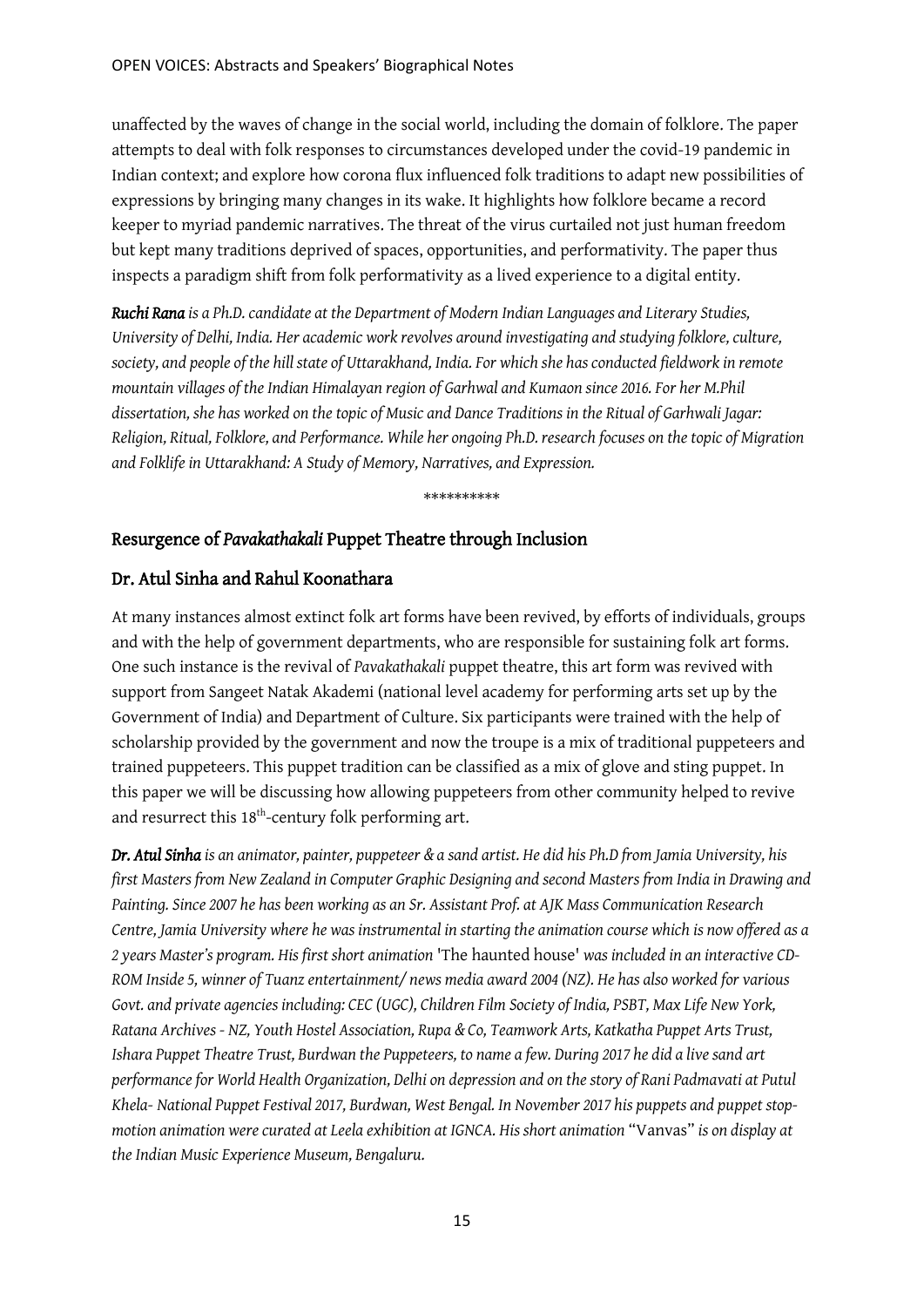*In 2016 he directed a paper puppet theatre performance* "The Little Red Hen". *Atul has collaborated with Anurupa Roy during 2016 for her directorial* 'The Mahabharata' *and during 2018 for* 'The Maharaja of Mastipur' *as an animator. During 2019 he collaborated with Partha Pratim Paul for his directorial* 'Me and My Friend' *as an animator. He was a collaborator for a special project* 'Shadow Play' *curated by Anurupa Roy, for which he did an art installation piece and animation projections for the Serendipity Arts Festival Goa 2019.* 

*Rahul Koonathara is currently a PhD research scholar under Dr. Atul Sinha at AJK mass communication research Centre, Jamia Millia Islamia University New Delhi. Rahul was also born into a rich traditional family the younger son of Padma Shri recipient 2021 Ramachandra Pulavar who is the leading artist of shadow puppetry in Kerala. With that traditional background to add on he has also done a diploma in acting course from National School of Drama Bangalore and a Postgraduate degree in Folklore studies from University of Calicut.*

\*\*\*\*\*\*\*\*\*\*

# A Carnivalesque Resistance of Modernity: Examining the Folk Art of *Alamikkali* in Peninsular India

### V. Sourav

*Alamikali*, a now defunct folk art form, was practiced in the region of South Canara in Peninsular India until 1970s. This folk art form, also a religious festival, is practiced in remembrance of the Karbala war and martyrdom of Imam Hussain. Rituals and ceremonies associated with it are practiced by the *Turkana* Muslims endemic to the region along with the Hindu *Thiyya* community. Thus, it is an active indicator of religious harmony in the region that is being severely fractured by rising communal forces. This form of folk art is a signifier of a once-dominant feudal-agrarian economy that was forced into complex contestations with the emergence of colonial modernity. Thus, *Alamikkali* also evolved a trait of carnivalesque resistance via ritualistic symbolisms involved in its practices that primarily involve grotesque sing-songs that ridicule and deride material vestiges of modernity along the likes of cinema and fashion. Colonial officials and offices are also subject to their symbolised resistances. Thus, this paper would examine how the folk-art form of *Alamikkali* engaged dialectically with colonial modernity while trying to root itself within all apparatuses of a feudal society that includes a cross-religious partisanship.

*V. Sourav: I am an MPhil research scholar at the Dept. of History, University of Calicut. Having completed my Postgraduation in History from University of Hyderabad, I am currently working on the folk-art form of Alamikkali and its ethnohistory as part of my ongoing research. I also completed the government-funded (Kerala State) ASPIRE Project from University of Hyderabad recently. Hailing from the region in which the Alamikkali is endemic, I take great pride in helping shine light on such extant forms of artistic brilliance and resistive modalities that helped evolve communities and fight communalism in this post-secular age.* 

\*\*\*\*\*\*\*\*\*\*

'If your "folk" only includes white men then you're part of the problem': the 'Folk Is a Feminist Issue' Manifesta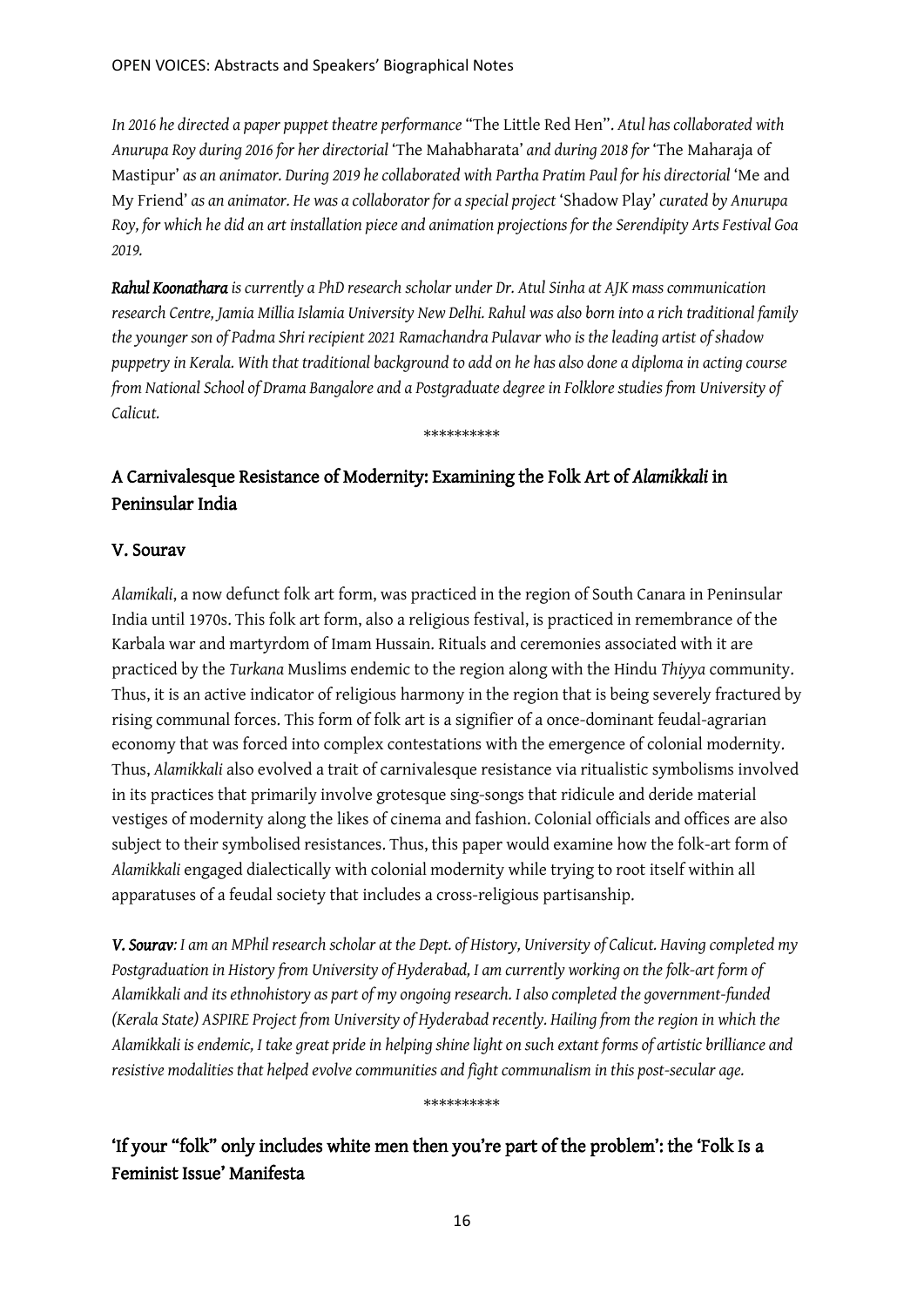### Lucy Wright

In September 2021 I launched the 'Folk Is a Feminist Issue' manifesta and the artistic research project that accompanies it [\(www.folkisfeminist.com\)](http://www.folkisfeminist.com/). Its aim—through research, art making and outreach—is to advocate for a more inclusive and far-reaching definition of folk that celebrates and empowers everybody. It is well-known that the recognised canon of the English folk arts has a diversity problem, that the old folk collectors were biased in their efforts and some of their writings contain sentiments unacceptable in a civilised society. However, what is less often discussed is the very real risk of rehearsing the same inequities in the present day if we are unable to move beyond a conception of folk as something inherently *of the past*, concerned with the 'preservation' of old cultural materials, as opposed to a generative, living process, whose reach extends beyond music and even the arts.

The big problem with straight preservation is that it's uncritical—we end up preserving whatever bigotries and exclusions were commonplace at the time. While identifying past incidences of racism, sexism and homophobia (etc.) is an important aspect of coming to terms with where we have come from as a field, in order to properly address these, we need to look beyond our history to address present inequities in folk and the society in which it is practiced. This does not mean 'allowing' marginalised groups to take part in traditions that have always been dominated by white men; instead, it means recognising and celebrating the parallel—equal—traditions, practices and structures belonging to women, LGBTQ+ communities and black and brown folks.

In this paper I will introduce the 'Folk Is a Feminist Issue' project and my ongoing work to seek out the 'lesser known lesser-knowns' in folk performance and heritage—many of which are practised by women and other marginalised folks. I'll also describe speculative efforts to re-imagine the English folk canon to better reflect the diversity of contemporary Britain, for example, through 'Plough Witches,' a commission for Meadow Arts which re-thinks the mummers' play with an all-female and non-binary cast.

*Lucy Wright is an artist and researcher based in Leeds, West Yorkshire. Following a stint as the lead singer in BBC Folk Award-nominated act, Pilgrims' Way, she turned her attention to exploring the 'hidden' folk arts of the UK and beyond, from carnival troupes and kazoo marching bands in the North of England to morris dancers in Japan and the US. Identifying that many of the most overlooked traditions were practiced by women and girls, she has made it her mission to advocate for lesser-known customs and to re-imagine the existing folk* 



*[www.artistic-researcher.co.uk](http://www.artistic-researcher.co.uk/)*

*canon to better reflect the gender and racial diversity of contemporary society. She believes that folk—as the things we make, do and think for ourselves—matters now more than ever.*

*Lucy has a PhD from Manchester School of Art, is Visiting Research Fellow in Folklore at University of Hertfordshire and has worked for the Great Britain Sasakawa Foundation, the Social Art Library and UNESCO, to name just a few! To find out more:*